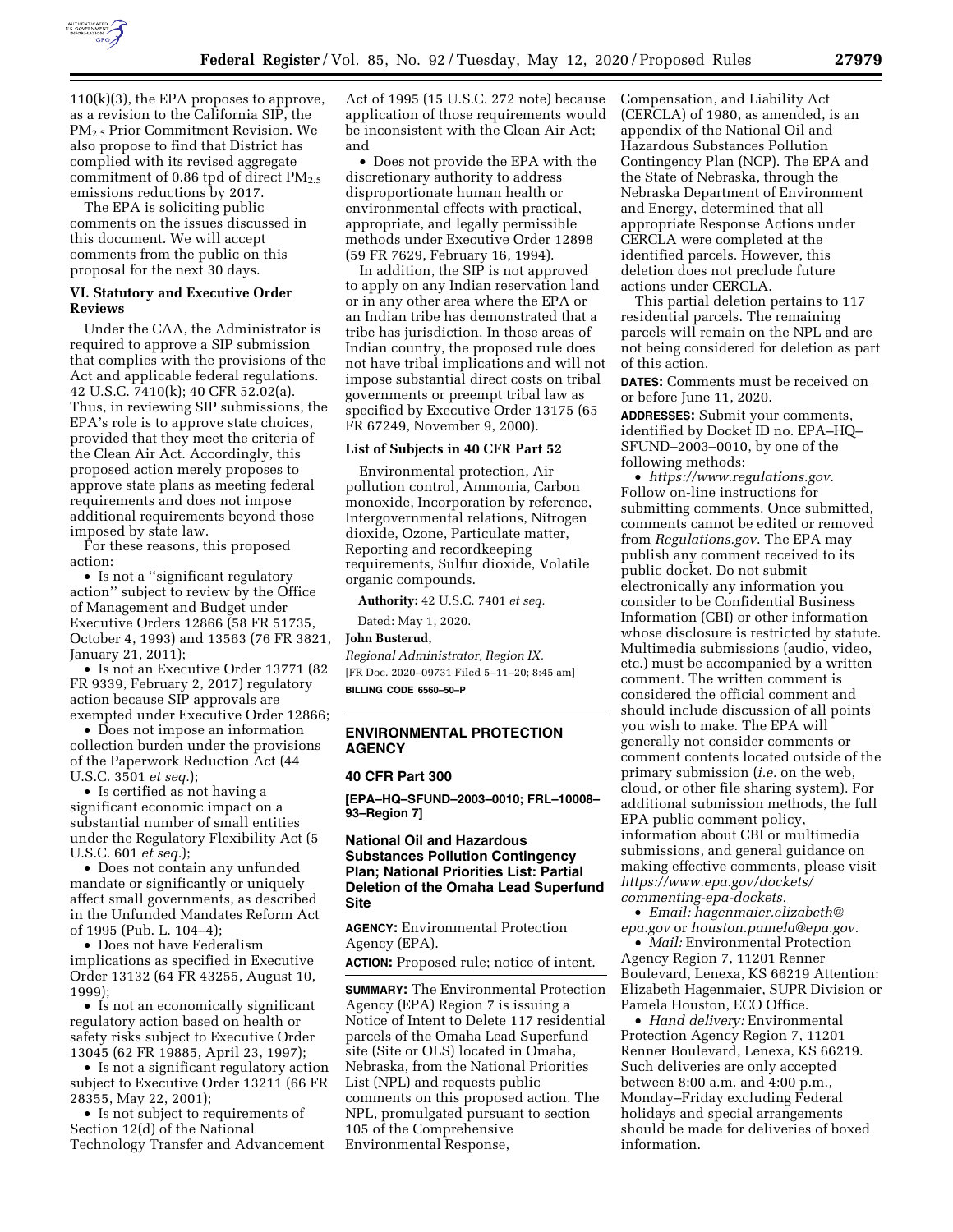• For additional submission methods, please contact the persons identified in the **FOR FURTHER INFORMATION CONTACT** section.

*Instructions:* Direct your comments to Docket ID no. EPA–HQ–SFUND–2003– 0010. EPA's policy is that all comments received will be included in the public docket without change and may be made available online at *[http://](http://www.regulations.gov) [www.regulations.gov,](http://www.regulations.gov)* including any personal information provided, unless the comment includes information claimed to be Confidential Business Information (CBI) or other information whose disclosure is restricted by statute. Do not submit information that you consider to be CBI or otherwise protected through *[http://](http://www.regulations.gov) [www.regulations.gov](http://www.regulations.gov)* or email. The *<http://www.regulations.gov>* website is an ''anonymous access'' system, which means the EPA will not know your identity or contact information unless you provide it in the body of your comment. If you send an email comment directly to the EPA without going through *[http://](http://www.regulations.gov)*

*[www.regulations.gov,](http://www.regulations.gov)* your email address will be automatically captured and included as part of the comment that is placed in the public docket and made available on the internet. If you submit an electronic comment, the EPA recommends that you include your name and other contact information in the body of your comment and with any disk or CD–ROM you submit. If the EPA cannot read your comment due to technical difficulties and cannot contact you for clarification, the EPA may not be able to consider your comment. Electronic files should avoid the use of special characters, any form of encryption, and be free of any defects or viruses.

*Docket:* The docket contains the information that was the basis for the partial deletion, specifically the documentation regarding the results of soil cleanup activities. Information regarding the optional voluntary cleanup activities such as the lead-based paint stabilization and interior dust sampling is not provided in the docket but is available from the EPA on a caseby-case basis. Certain other material, such as copyrighted material, will be publicly available only in the hard copy.

All documents in the docket are listed in the *<http://www.regulations.gov>*index. Although listed in the index, some information is not publicly available, *e.g.,* CBI or other information whose disclosure is restricted by statute. Certain other material, such as copyrighted material, will be publicly available only in the hard copy. Publicly available docket materials are available

either electronically in *[http://](http://www.regulations.gov) [www.regulations.gov](http://www.regulations.gov)* or in hard copy at: EPA Region 7 Records Center at 11201 Renner Boulevard, Lenexa, Kansas 66219, between 8:00 a.m. and 4:00 p.m. Monday through Friday, excluding Federal holidays and facility closures due to COVID–19. We recommend that you contact the person identified in the **FOR FURTHER INFORMATION CONTACT** section before visiting the Region 7

office.

The Omaha public libraries also have computer resources available to assist the public. The W. Dale Clark Library, located at 215 S. 15th Street, Omaha, NE 68102 is centrally located within the site boundary.

# **FOR FURTHER INFORMATION CONTACT:**

Elizabeth Hagenmaier, Remedial Project Manager, U.S. Environmental Protection Agency Region 7, SUPR/LMSE, 11201 Renner Boulevard, Lenexa, KS 66219, telephone (913) 551–7939, email: *[hagenmaier.elizabeth@epa.gov.](mailto:hagenmaier.elizabeth@epa.gov)* 

# **SUPPLEMENTARY INFORMATION:**

Throughout this document ''we,'' ''us,'' or ''our'' refer to the EPA. This section provides additional information by addressing the following:

#### I. Introduction

- II. NPL Deletion Criteria
- III. Deletion Procedures
- IV. Background and Basis for Intended Partial Site Deletion

# **I. Introduction**

The EPA Region 7 is proposing to delete 117 residential parcels of the Omaha Lead Superfund site (Site or OLS), from the National Priorities List (NPL) and is requesting public comment on this proposed action. The table of 117 Properties Proposed for the 2020 Partial Deletion of Properties from the Omaha Lead Superfund site, (EPA–HQ– SFUND–2003–0010–1985) identifies specific properties included for this proposed partial deletion. The location of the 117 properties are shown on Figure 1 ''Map for the 2020 Partial Deletion Omaha Lead Site'' (EPA–HQ– SFUND–2003–0010–1983). The NPL constitutes appendix B of 40 CFR part 300, which is the National Oil and Hazardous Substances Pollution Contingency Plan (NCP), which the EPA promulgated pursuant to section 105 of the Comprehensive Environmental Response, Compensation and Liability Act (CERCLA) of 1980, as amended. The EPA maintains the NPL as those sites that appear to present a significant risk to public health, welfare, or the environment. Sites on the NPL may be the subject of remedial actions financed by the Hazardous Substance Superfund (Fund). This partial deletion of the

Omaha Lead Superfund site is proposed in accordance with 40 CFR 300.425(e) and is consistent with the Notice of Policy Change: Partial Deletion of Sites Listed on the National Priorities List 60 FR 55466 (November 1, 1995). As described in 300.425(e)(3) of the NCP, a portion of a site deleted from the NPL remains eligible for Fund-financed remedial action if future conditions warrant such actions.

The EPA will accept comments on the proposal to partially delete this site for thirty (30) days after publication of this document in the **Federal Register**.

Section II of this document explains the criteria for deleting sites from the NPL. Section III discusses procedures that the EPA is using for this action. Section IV discusses the 117 residential parcels of the Omaha Lead Superfund site and demonstrates how they meet the deletion criteria.

#### **II. NPL Deletion Criteria**

The NCP establishes the criteria that the EPA uses to delete sites from the NPL. In accordance with 40 CFR 300.425(e), sites may be deleted from the NPL where no further response is appropriate. In making such a determination pursuant to 40 CFR 300.425(e), the EPA will consider, in consultation with the State, whether any of the following criteria have been met:

i. Responsible parties or other persons have implemented all appropriate response actions required;

ii. All appropriate Fund-financed response under CERCLA has been implemented, and no further response action by responsible parties is appropriate; or

iii. The remedial investigation has shown that the release poses no significant threat to public health or the environment and, therefore, the taking of remedial measures is not appropriate.

Pursuant to CERCLA section 121(c) and the NCP, the EPA conducts fiveyear reviews to ensure the continued protectiveness of remedial actions where hazardous substances, pollutants, or contaminants remain at a site above levels that allow for unlimited use and unrestricted exposure. The EPA conducts such five-year reviews even if a site is deleted from the NPL. The EPA may initiate further action to ensure continued protectiveness at a deleted site if new information becomes available that indicates it is appropriate. Whenever there is a significant release from a site deleted from the NPL, the deleted site may be restored to the NPL without application of the hazard ranking system.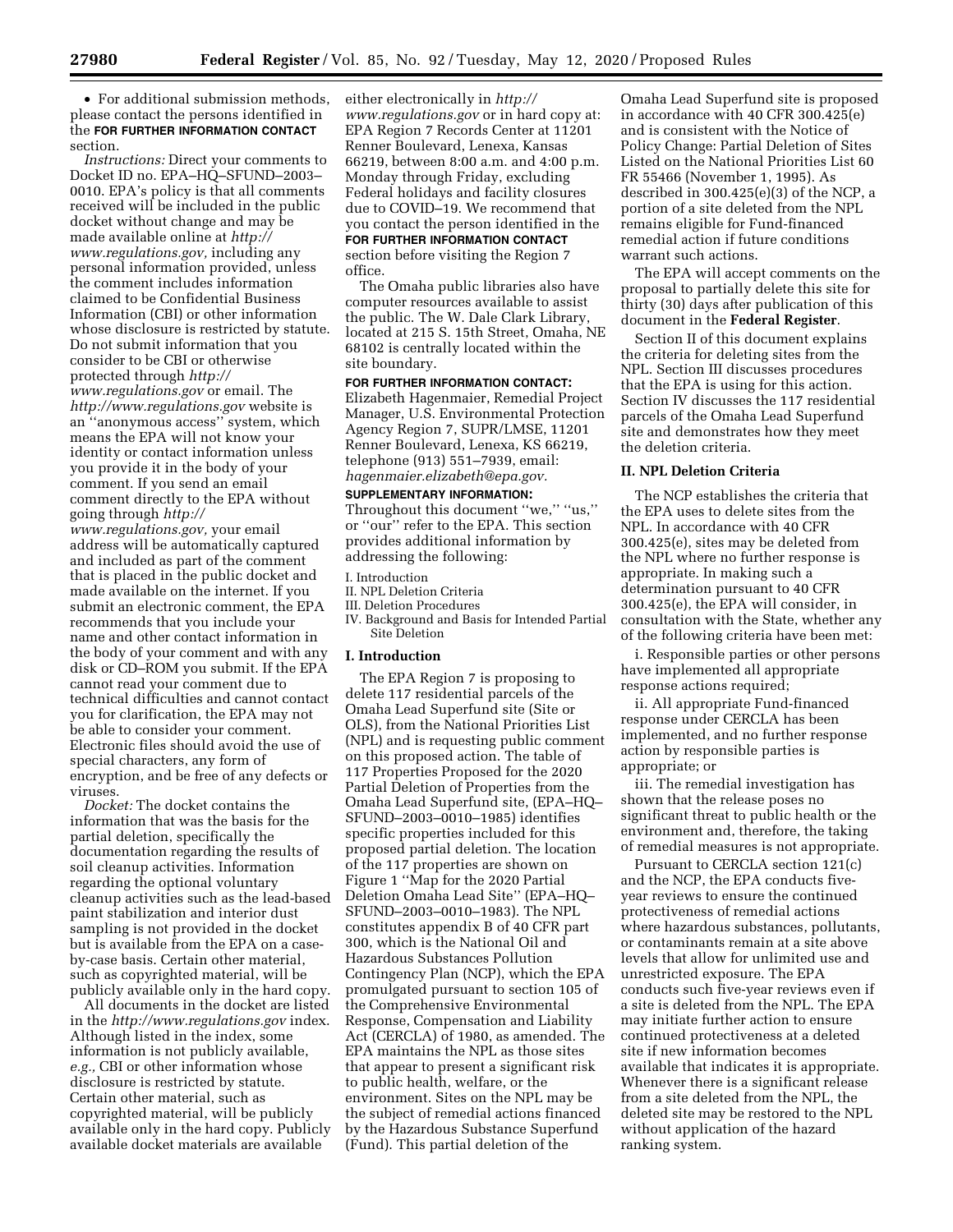### **III. Deletion Procedures**

The following procedures apply to deletion of the 117 residential parcels of the Site:

(1) The EPA consulted with the State before developing this Notice of Intent for Partial Deletion.

(2) The EPA has provided the State 30 working days for review of this document prior to publication of it today.

(3) In accordance with the criteria discussed above, the EPA has determined that no further response is appropriate.

(4) The State of Nebraska, through the Nebraska Department of Environment and Energy, has concurred with the deletion of the 117 residential parcels of the Omaha Lead Superfund site, from the NPL.

(5) Concurrently, with the publication of this Notice of Intent for Partial Deletion in the **Federal Register**, a notice is being published in a major local newspaper, the Omaha World Herald. The newspaper announces the 30-day public comment period concerning the Notice of Intent for Partial Deletion of the Site from the NPL.

(6) The EPA placed copies of documents supporting the proposed partial deletion in the deletion docket and made these items available for public inspection and copying at the Site information repositories identified above.

If comments are received within the 30-day comment period on this document, the EPA will evaluate and respond appropriately to the comments before making a final decision to delete the 117 residential parcels. If necessary, the EPA will prepare a Responsiveness Summary to address any significant public comments received. After the public comment period, if the EPA determines it is still appropriate to delete the 117 residential parcels of the Omaha Lead Superfund site, the Regional Administrator will publish a final Notice of Partial Deletion in the **Federal Register**. Public notices, public submissions and copies of the Responsiveness Summary, if prepared, will be made available to interested parties and included in the site information repositories listed above.

Deletion of a portion of a site from the NPL does not itself create, alter, or revoke any individual's rights or obligations. Deletion of a portion of a site from the NPL does not in any way alter EPA's right to take enforcement actions, as appropriate. The NPL is designed primarily for informational purposes and to assist EPA

management. Section 300.425(e)(3) of the NCP states that the deletion of a site from the NPL does not preclude eligibility for future response actions, should future conditions warrant such actions.

### **IV. Background and Basis for Intended Partial Site Deletion**

The following information provides EPA's rationale for deleting the 117 residential parcels of the Omaha Lead Superfund site from the NPL, as previously identified.

#### *Site Background and History*

The Omaha Lead Superfund site (Site or OLS [CERCLIS ID # NESFN0703481]) includes surface soils present at residential properties, child-care centers, and other residential-type properties in the city of Omaha, Douglas County, Nebraska. The properties were contaminated as a result of deposition of aerial emissions from historic lead smelting and refining operations. The OLS encompasses the eastern portion of the greater metropolitan area in Omaha, Nebraska. The site extends from the Douglas-Sarpy County line on the south, north to Read Street and from the Missouri River on the east to 56th Street on the west. The Site is centered around downtown Omaha, Nebraska, where two former lead-processing facilities operated. American Smelting and Refining Company, Inc. (ASARCO) operated a lead refinery at 500 Douglas Street in Omaha, Nebraska, for over 120 years. Aaron Ferer & Sons Company (Aaron Ferer), and later Gould Electronics, Inc., (Gould) operated a lead battery recycling plant located at 555 Farnam Street. Both ASARCO and Aaron Ferer/Gould facilities released lead-containing particulates into the atmosphere from their smokestacks. The lead particles were subsequently deposited on surrounding residential properties.

Beginning in 1984, the Douglas County Health Department (DCHD) monitored ambient air quality around the ASARCO facility. This air monitoring routinely measured ambient air lead concentrations in excess of the ambient air standard. Between 1972 and 1998 the DCHD measured the blood lead level in children within the county. The results of the measurements indicated a high incidence of elevated blood lead level in children. Blood lead screening of children living in zip codes located east of 45th Street consistently exceeded 10 micrograms per deciliter (µg/dl) more frequently than children living elsewhere in the county.

In 1998, the Omaha City Council requested assistance from the EPA to

address the high incidence of children found with elevated blood lead levels by the DCHD. In 1999, the EPA initiated an investigation into the lead contamination under the authority of Comprehensive Environmental Response, Compensation, and Liability Act (CERCLA). On February 26, 2002, the OLS was proposed for the NPL (67 FR 8836), and on April 30, 2003, the OLS was listed on the NPL (68 FR 23077).

The OLS includes those residential properties where the EPA determined through soil sampling that soil lead levels represent an unacceptable risk to human health. Residential properties where soil sampling indicates that lead concentrations in the soil are below a level that represent an unacceptable risk are not included in the Site. Residential properties include those with high accessibility to sensitive populations (children seven years of age and younger [0 to 84 months] and pregnant or nursing women). The properties include single and multi-family dwellings, apartment complexes, child daycare facilities, vacant lots in residential areas, schools, churches, community centers, parks, greenways, and any other areas where children may be exposed to site-related contaminated media. Commercial and industrial properties are excluded from the definition of the Site.

The residential properties proposed for deletion from the NPL site were cleaned up under both CERCLA removal and remedial authority. Regardless of the authority used for the remediation of yards, the cleanup levels for soils for all the properties proposed for deletion were the same.

#### *Response Actions*

The initial EPA response was conducted under CERCLA removal authority. Due to the size of the site and the very large number of individual properties, it was necessary to prioritize sites for cleanup. The prioritization was based on factors such as the elevated blood level of children at each property and the lead concentration in the soil at each property. The result was a series of action levels that reflected the priority of categories of sites. Consequently, the action level for the site soils changed over time from 2500 mg/kg to 400 mg/ kg, as the highest priority sites were cleaned up first. The cleanup level was established using the Integrated Exposure Uptake Biokinetic (IEUBK) model to determine the concentration to which the lead is cleaned up at each property within the site. The cleanup level for the OLS is 400 mg/kg of lead in the soil. The cleanup level of 400 mg/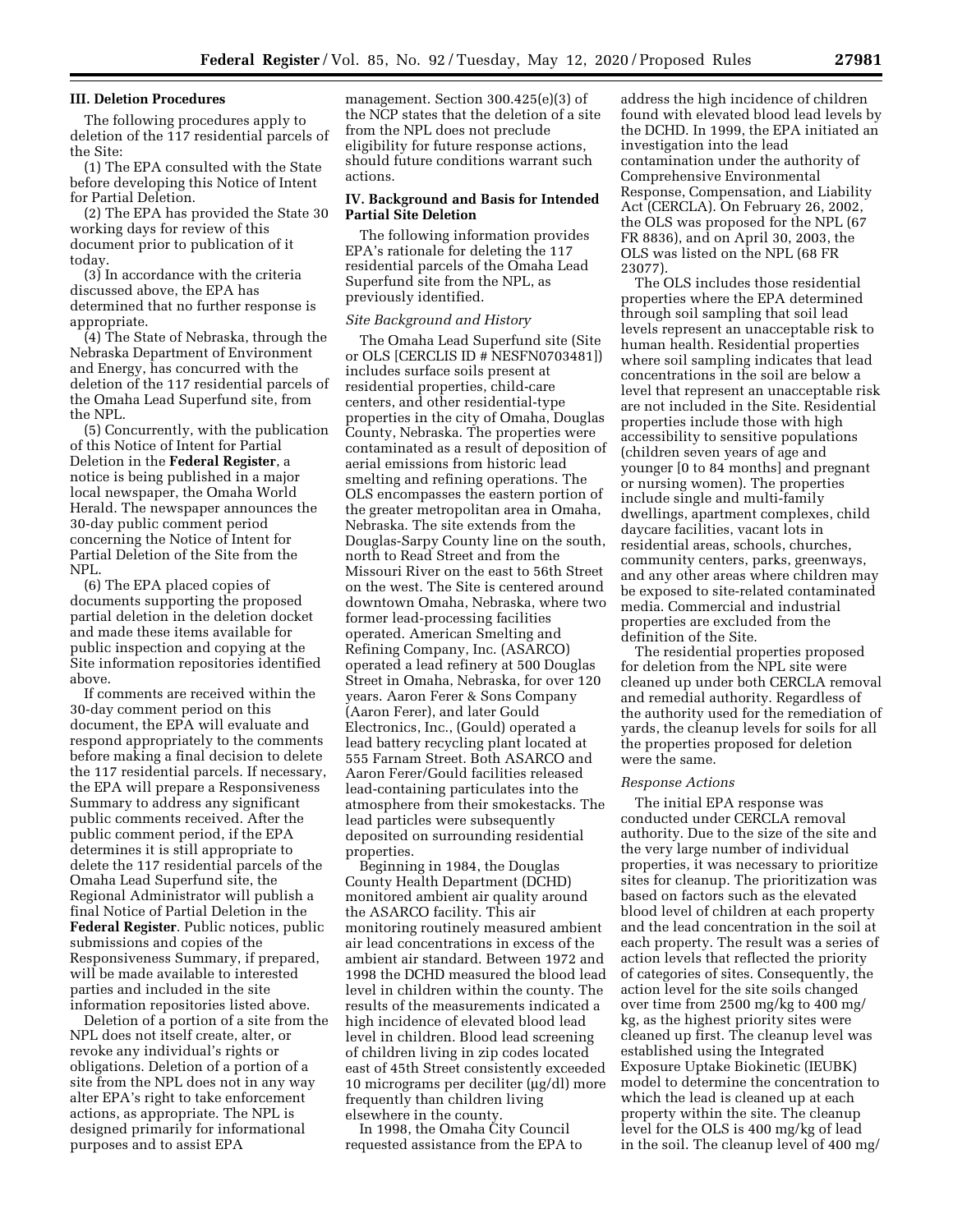kg was selected to allow for unlimited use and unrestricted exposure. The cleanup level has not changed, and all properties, regardless of the action level, were cleaned up to 400 mg/kg.

#### *Removal Activities*

Beginning in March 1999, the EPA began collecting soil samples from properties that provided licensed child daycare services. The initial removal action dated August 2, 1999, consisted of excavation and replacement of contaminated soil where the lead concentration exceeded the action levels identified in the Action Memorandum. Response actions were implemented at properties that met either of the following criteria:

• A child seven years of age or younger (0 to 84 months) residing at the property was identified with an elevated blood level (EBL) exceeding 15 µg/dl (this EBL was reduced to 10  $\mu$ g/dl in August 2001) and a soil sample collected from a non-foundation quadrant exhibited lead concentrations greater than 400 mg/kg, or

• A property was used as a child-care facility and a soil sample collected from a non-foundation quadrant exhibited a lead concentration greater than 400 mg/ kg.

On August 22, 2002, the EPA initiated a second removal action. This second removal action included all other residential type properties where the maximum non-foundation soil lead concentration exceeded an action level of 2,500 mg/kg. The 2002 Action Memorandum explicitly identifies the possibility of lead-based paint as a potential contributor to lead contamination of soils within thirty inches of the foundation of a painted structure. Due to the potential contribution of deteriorating lead-based paint near the foundations of structures, a lead concentration greater than 400 mg/kg in the soil in the drip zone (areas near structure foundations) was not, in itself, sufficient to trigger soil removal. However, if a soil sample from any midyard quadrant exceeded the action level, soil was removed from all areas of the property exceeding the 400 mg/kg cleanup level, including the drip zone. In November 2003, the EPA amended the second removal action to reduce the action level to 1,200 mg/kg concentration of lead in soil. In March 2004, the EPA amended the second removal action to combine the two removal actions. In March 2005, the EPA amended the removal action to reduce the action level from 1200 mg/ kg to 800 mg/kg.

At properties determined to be eligible for response under either of the

Action Memoranda, soil with lead concentrations greater than the cleanup level was excavated and replaced with clean soil and the excavated areas were revegetated.

EPA signed an Interim Recored of Decision on December 15, 2004. Beginning with the construction season of 2005, the scope of the removal action was expanded to address the requirements of the 2004 Interim ROD to include: (1) Stabilization of deteriorating exterior lead-based paint at properties where the continued effectiveness of the soil remediation was threatened; (2) response to interior dust at properties where interior dust lead levels exceeded applicable criteria; (3) public health education; and (4) participation in a comprehensive remedy with other agencies and organizations that addresses all identified lead hazards in the Omaha community.

# *Remedial Investigation/Feasibility Study (RI/FS)—Human Health Risk Assessment*

As part of the RI/FS, the EPA developed a Human Health Risk Assessment (HHRA) for the Site using site-specific information collected during the OLS Remedial Investigation. Lead was identified as the primary contaminant of concern. The HHRA also identified arsenic as a potential contaminant of concern, but arsenic was eliminated based on its relatively low overall risk to residents and lack of connection to the release from the industrial sources being addressed by this Superfund action.

The risk assessment for lead focused on young children under the age of seven (0 to 84 months) who are site residents. Young children are most susceptible to lead exposure because they have higher contact rates with soil or dust, absorb lead more readily than adults, and are more sensitive to the adverse effects of lead than are older children and adults. The effect of greatest concern in children is impairment of the nervous system, including learning deficits, reduced intelligence, and adverse effects on behavior. The IEUBK model for lead in children was used to evaluate the risks posed to young children (0 to 84 months) resulting from the lead contamination at the site. Because lead does not have a nationally-approved reference dose (RfD), cancer slope factor, or other accepted toxicological factor which can be used to assess risk, standard risk assessment methods cannot be used to evaluate the health risks associated with lead contamination. The modeling results

determined that there was an unacceptable risk to young children from exposure to soils above 400 mg/kg.

In October 2008, the EPA released a draft Final Remedial Investigation. Based on the 2008 data set, EPA established the boundary of the Final Focus Area for the Site. The Final Focus Area is generally bounded by Read Street to the north, 56th Street to the west, Harrison Street (Sarpy County line) to the south, and the Missouri River to the east, and encompasses 17,280 acres (27.0 square miles). By the time the Final Remedial Investigation was completed, the EPA had collected soil samples from 37,076 residential properties, including 34,565 properties within the Final Focus Area's boundary. In total, 34.2 percent of properties sampled through completion of the 2008 RI had at least one mid-yard sample with a soil lead level exceeding 400 mg/ kg. In addition to soil sampling, the EPA collected dust samples from the interior of 159 residences to support the OLS Human Health Risk Assessment.

### *Record of Decision*

The EPA completed the Final Record of Decision (ROD) for the OLS in May 2009. The Remedial Action Objective is to reduce the risk of exposure of young children to lead such that an individual child, or group of similarly exposed children, have no greater than a 5 percent chance of having a blood-lead concentration exceeding  $10 \mu g/dl$ . The selected remedy includes the following components:

- Excavation and Replacement of Soils Exceeding 400 mg/kg Lead
- Stabilization of Deteriorating Exterior Lead-Based Paint
- Response to Lead-Contaminated Interior Dust
- Health Education
- Operation of a Local Lead Hazard Registry as a type of Institutional Control

Each of these components is described below.

#### *Remedial Actions*

### *Excavation and Replacement of Soils Exceeding 400 mg/kg Lead*

Excavation of soils was accomplished using lightweight excavation equipment and hand tools in the portions of the yard where the concentration of lead in the surface soil exceeded 400 mg/kg. Excavation continued in all quadrants, play zones, and drip zone areas exceeding 400 mg/kg lead until the residual lead concentration measured at the exposed surface of the excavation was less than 400 mg/kg in the upper foot, or less than 1,200 mg/kg at depths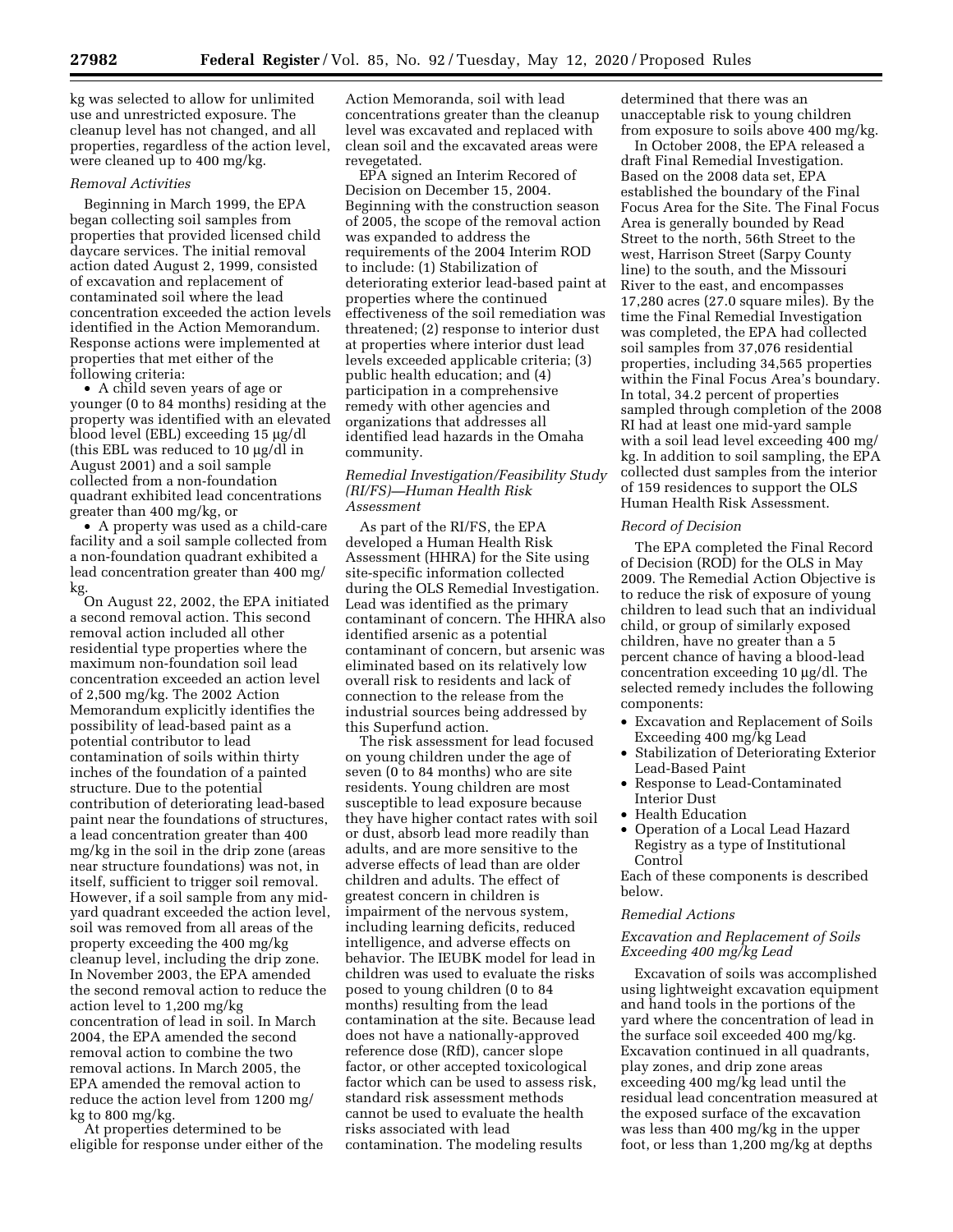greater than one foot. Typically, soil excavation depths were between six and ten inches in depth. Soils in garden areas were excavated until reaching a residual concentration of less than 400 mg/kg in the upper two feet measured from the original surface, or less than 1,200 mg/kg at depths greater than two feet.

After confirmation sampling verified that cleanup goals were achieved, the excavated areas were backfilled with clean soil to original grade and sod was placed over the remediated areas.

The EPA's remediation contractors stockpiled contaminated soil in staging areas, collected samples, and subsequently transported soil to an offsite subtitle D solid waste disposal landfill for use as daily cover and/or disposal.

# *Stabilization of Deteriorating Exterior Lead-Based Paint*

The EPA used the lead-based paint assessment protocol, presented in the Final Lead-Based Paint Recontamination Study Report prepared for the OLS, to determine eligibility for exterior lead-based paint stabilization at those properties where soil lead concentrations exceeded 400 mg/kg. At those properties where the exterior leadbased paint assessment identified a threat from deteriorating paint to the continued protectiveness of the soil remedy, the owner of the property was offered stabilization of painted surfaces on structures located on the property. Exterior lead-based paint stabilization is not mandatory and was provided to those qualifying property owners who chose to have their exterior paint stabilized. Removal of loose and flaking lead-based paint was performed using lead-safe practices as described in EPA's Renovate, Repair and Painting Rule. The practices include wet scraping, and collection of paint chips using plastic sheeting. Scraped areas were primed and all previously painted surfaces had two coats of paint applied.

# *Response to Lead-Contaminated Interior Dust*

As part of the final remedy, residents at eligible properties are provided the opportunity to have interior dust sampled. The interior dust response is not mandatory, and the resident may choose to decline. If the property owner agrees, the EPA collects samples of dust from interior surfaces. The analytical data is provided to the resident/tenant in a letter and the letter informs them whether any HUD criteria are exceeded. The Douglas County Health Department conducts follow up activities at any residence where the concentration of

lead in the interior dust levels exceed the HUD criteria. For those residences that qualify and where the resident agrees, the residents are provided with a high-efficiency household vacuum cleaner, training on the maintenance and the importance of proper usage of the vacuum, and education on mitigation of household lead hazards. The Douglas County Health Department also provides training and education regarding the need to mitigate interior dust.

Exterior lead-based paint stabilization and interior dust response were conducted retroactively at properties where soil cleanups were performed under CERCLA removal authority, as well as to properties addressed under CERCLA remedial authority.

# *Health Education*

There are a number of identified lead hazards within the OLS, not all of which are connected to the contaminant source of the OLS. To better address all potential lead sources within the OLS, a health education program was developed and continues to be implemented to increase public awareness and mitigate exposure. An active educational program continues in cooperation with agencies and organizations that include Agency for Toxic Substances and Disease Registry (ATSDR), the Nebraska Department of Health and Human Services (NDHHS), DCHD, local non-governmental organizations, and other interested parties. The following, although not an exhaustive list, indicate the types of educational activities provided at the Site:

• Support for in-home assessments for children identified with elevated blood lead levels.

• Development and implementation of lead poisoning prevention curriculum in schools.

• Support for efforts to increase community-wide blood lead monitoring.

• Physicians' education for diagnosis, treatment, and surveillance of lead exposure.

• Operation of Public Information Centers to distribute information and respond to questions about the EPA response activities and lead hazards in the community.

• Use of mass media (television, radio, internet, print media, etc.) to distribute health education messages.

• Development and distribution of informational tools such as fact sheets, brochures, refrigerator magnets, etc., to inform the public about lead hazards and measures that can be taken to avoid or eliminate exposure.

#### *Institutional Controls*

The Omaha Lead Registry, (available at *[www.omahalead.org](http://www.omahalead.org)*) is a GIS based database that provides the public with on-line access to the status of the EPA investigation and response actions. The EPA notifies residents and property owners about the information that is available through the lead hazard registry as part of the transmittal sent at the completion of soil remediation at each individual property.

### *Community Involvement*

The EPA worked extensively with the Omaha community through a variety of communication vehicles including, but not limited to: local speaking engagements, participation in citizens' groups and city council meetings, local public access television, public service announcements on local cable television, coverage on radio, television, in local and national newspapers, mass mailings of informational materials, public outreach by telephone, conducting public meetings, and through the EPA website.

The EPA has been performing outreach to Omaha citizens, elected officials, school officials, health officials, the media, nonprofit groups, and others since becoming involved in the project in an effort to convey information about the hazards of lead poisoning, particularly the ways that lead affects the health of children. The EPA participated in numerous formal and informal meetings to explain EPA's role and commitment in Omaha, convey information about the Superfund process, and provide general information about the site and lead contamination. The EPA responds to inquiries on a daily basis regarding the site and individual property owner's sampling results.

In January 2004, a Community Advisory Group (CAG) was formed for the OLS site. A CAG is a committee, task force, or board made up of residents affected by a Superfund site. The CAG provided a public forum where representatives with diverse community interests could present and discuss their needs and concerns related to the site and the cleanup process. The CAG was discontinued after the last meeting was held in October 2011. A new group, Child Lead Poisoning Prevention Group, formed. The first meeting of the Child Lead Poisoning Group was held at City Hall in May 2012. The Group is no longer active.

#### *Five-Year Review*

The EPA completed the second Five-Year Review for the site in August 2019.